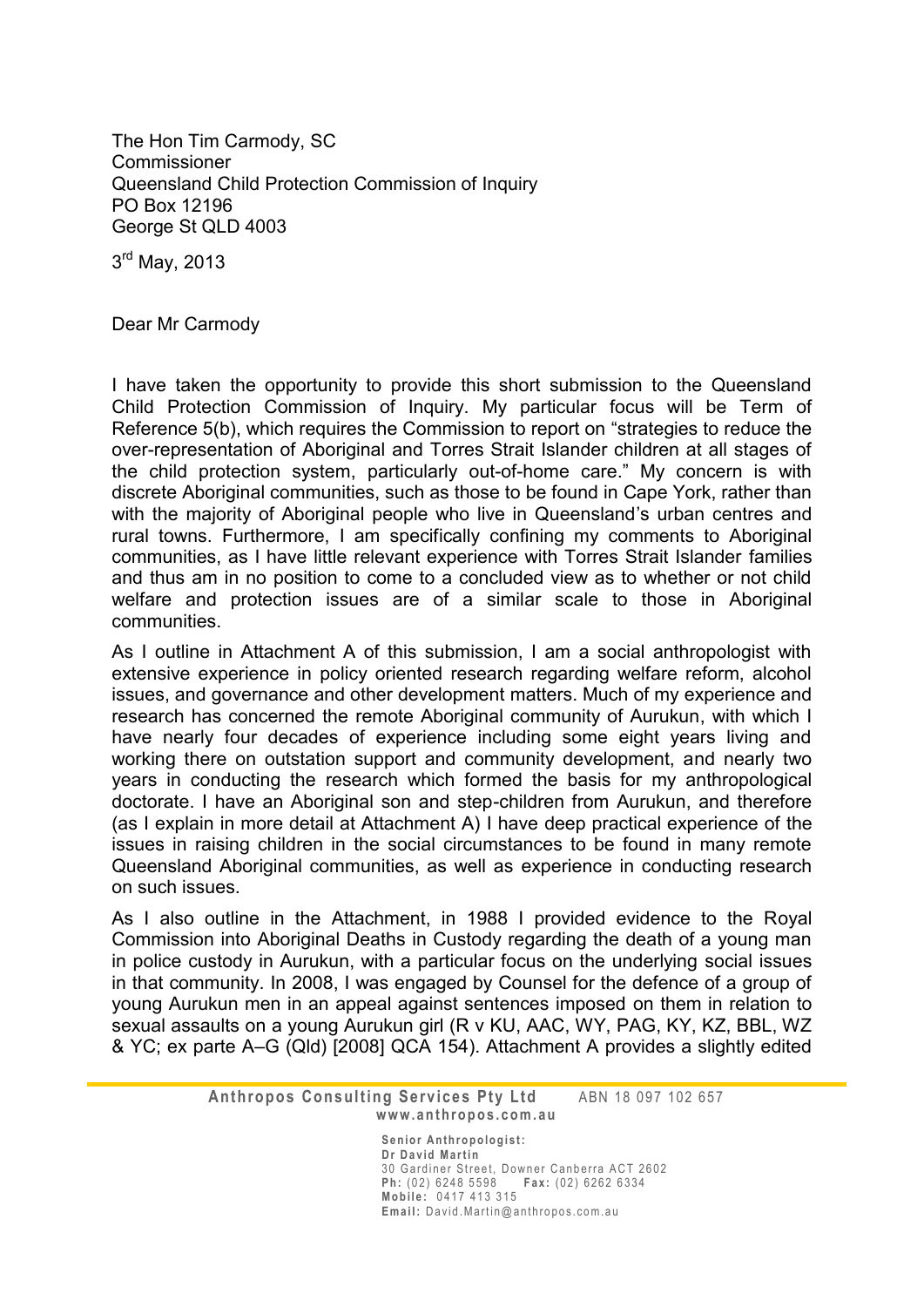and redacted version of the Expert Affidavit I prepared with regard to that matter.

Key issues I addressed in the Affidavit and which are presented in Attachment A concern the breakdown of social order in Aurukun over recent decades (including through the impacts of high levels of alcohol consumption), a major rupture in relationships between the generations and the intergenerational transmission of norms and values, and the consequent problematic processes of identity formation for men in particular. My summary opinion expressed in the Affidavit was that for some decades now many (although certainly far from all) young Aurukun men have established their identities through problematic practices and values which effectively have become normalised within their peer groups, but which have highly deleterious impacts on those around them as well as on succeeding generations.

I certainly do not claim that the situation in Aurukun is identical with those to be found in other discrete Aboriginal communities in Queensland (or indeed for Aboriginal people across urban and rural Queensland); contemporary circumstances in each context are the products of particular historical, social, cultural and locational factors. Some of these factors may be broadly shared (such as successive government policy frameworks towards Aboriginal people over the years), and others may be particular to a given community or locale. Nonetheless, evidence of social phenomena such as the significant and extremely concerning levels of overrepresentation reported for Aboriginal and Torres Strait Islander children in notifications of abuse or neglect, in substantiation of such notifications, and in placements in out-of-home care, suggest that the commonalities are at least as important as the differences.

I will turn now to outline the implications for the Commission of Inquiry of the information and opinions which I present in Attachment A, with particular regard to the discrete Aboriginal communities. As I noted previously, my focus is on Term of Reference 5(b), and I will draw upon my own specific experience and expertise (as reflected in Attachment A) to outline in summary form a set of key and interlinked principles which in my view would usefully underpin strategies to reduce the overrepresentation of Aboriginal children in Queensland's child protection system. The matters which I consider I suggest go to child safety issues arising from acts of both *commission* (such as sexual abuse), and *omission* (such as neglect).

# *The critical importance of addressing child safety as a long-term goal*

The first principle centres on the critical importance of addressing child safety issues as a long-term intergenerational goal, not simply as dealing with a contemporary crisis. Of course, the decision by the Queensland government to establish this Commission reflects a broader view of the importance of this issue. Here, I will merely add some perspectives to this existing acceptance of the dimensions of the problem which I suggest can be drawn from the arguments in Attachment A.

In my view, there is a nexus between the demographics of the discrete Aboriginal communities in Queensland, the manifest evidence of complex, multiple and interlinked social problems in many of these communities, and the particular evidence of serious problems confronting Aboriginal children in those communities (such as those manifesting in child safety notifications), which has profoundly disturbing implications for future social sustainability of those communities. As such, these are legitimately matters of high concern to the communities themselves, to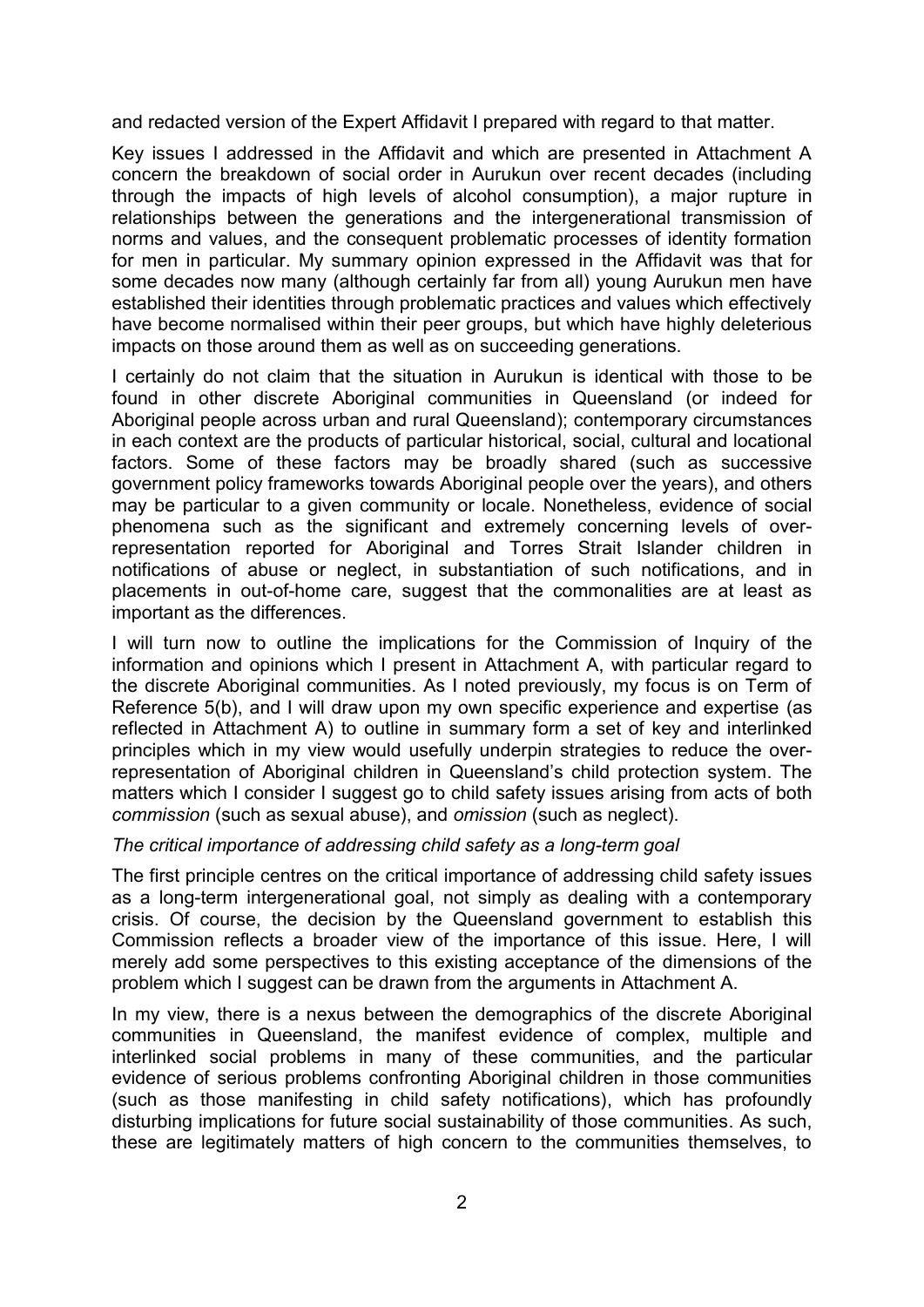governments, and to the wider public. They are deeply embedded however, and require innovative thinking, not 'more of the same'.

The basic justification for this view is set out in paragraphs 57-59 of Attachment A. To summarise and extend from those arguments, the populations of these communities are youthful and expanding in comparison with that of the Australian population as a whole. They are youthful both because there is a relatively high birth rate, and because there are relatively fewer older people as a result of the well documented reduced life expectancy for those living in such communities. Concomitantly, there has been a major breakdown in the transmission of norms and values between the generations in many of these communities, with younger generations disengaged from both their own community and the broader Australian society.

This has led to a situation in which rather than the core values and norms necessary for the social (and cultural) sustainability of a group or community being transmitted from senior to junior generations, values and norms which are seen as aberrant both within the particular community and by the broader society are inculcated through socialisation and enculturation within peer groups themselves. This is a classic 'wicked problem', not amenable to easy solutions. I will make two further key points here.

#### *The need for linkages with other government policies and programs*

For the Queensland Government's child safety measures to be more than 'band-aid' measures addressing immediate crises in Aboriginal children's lives, they must be embedded in a wider framework aimed at facilitating transformation of the circumstances in which those lives are lived. This of course encompasses a vast array of issues well beyond the scope of this Commission of Inquiry; the Royal Commission into Aboriginal Deaths in Custody and the Fitzgerald Inquiry into justice and alcohol issues on Cape York's Aboriginal communities provide instances of Inquiries into broader sets of relevant issues, and my submissions to those Inquiries are discussed in Attachment A. However, the particular matter I emphasise here is the critical need for linkages to be established between child safety measures, and other policy and programs directed at improving the circumstances in the discrete Aboriginal communities.

As an illustration, it is my view that the measures being introduced in the Cape York Welfare Reform Trial communities (which include Aurukun) instance just such a set of linkages across different measures and arenas. Where Queensland Government child safety measures are being introduced to those communities, it would be my strong recommendation that they link into the measures and local institutions that have been established through the Welfare Reform Trial initiatives. For example, in Aurukun with its entrenched problems facing children amongst a not insignificant proportion of family groups, I understand that a 'safe house' for children at high and immediate risk of harm has been established, and I would support this measure irrespective of the fact that in some respects, such an institution repeats elements of the dormitory system originally instituted by the Presbyterian missionaries.

I am not familiar with the operational model of the 'safe house' but, in my view it would be a mistake for it to be a stand-alone institution, implemented as part of a 'silo' State government program. At the very least, the decision as to whether or not a particular child should be placed in the safe house would most appropriately in my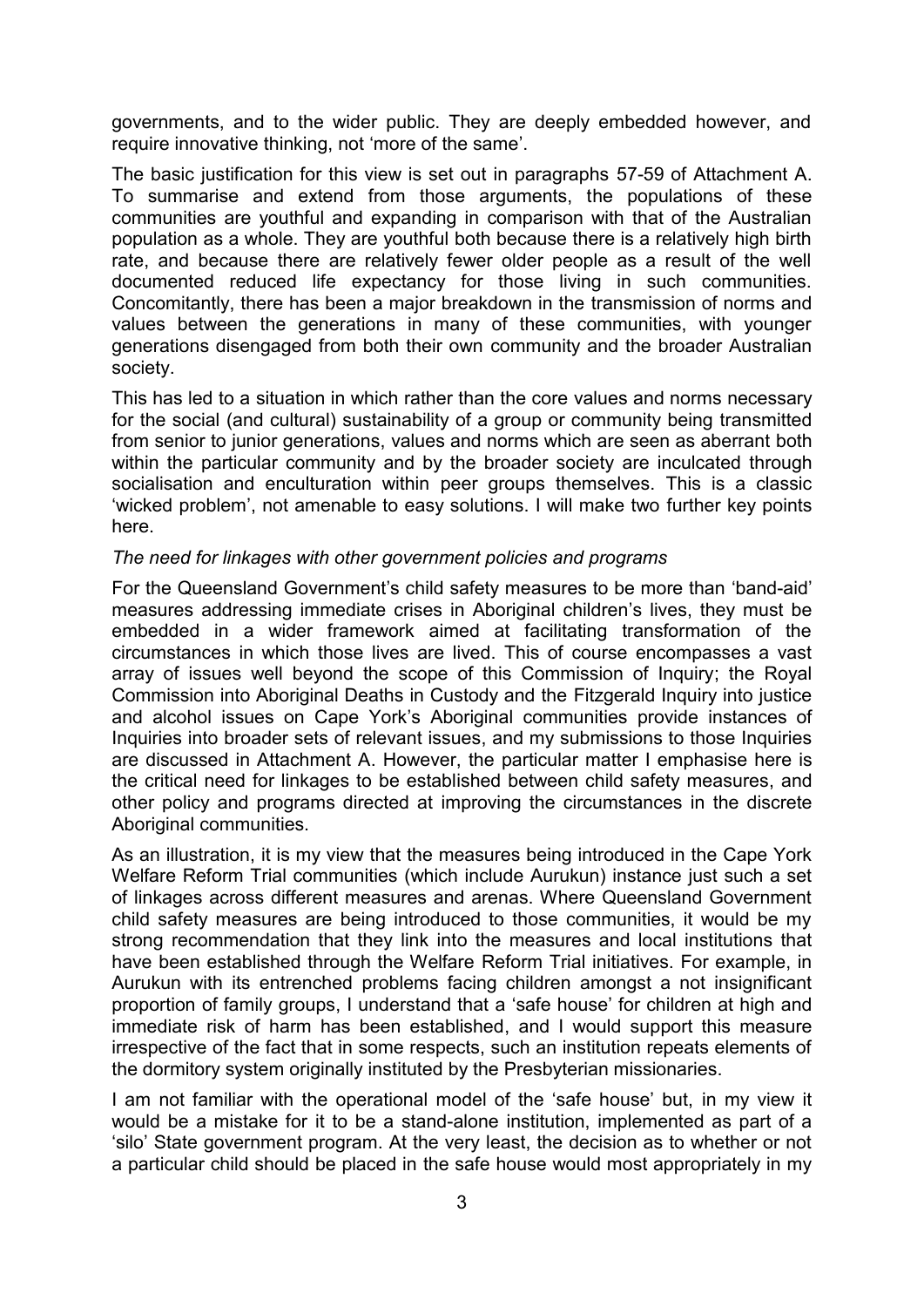view be made by the Families Responsibilities Commission (FRC) in Aurukun, as part of the repertoire of measures it is able to adopt. This would have the additional advantage of linking child safety measures to other measures to address the wider issues confronting the Aurukun community, through an institution which in my own experience has gained significant legitimacy within Aurukun itself. This leads to my next recommendation, which is that to achieve maximum effectiveness and longterm sustainability, child safety measures need as far as possible to be embedded within the relevant communities.

# *The need to embed child safety measures within the relevant communities*

It is my strong view, based on years of both practical experience and research, that sustainable social change ultimately requires the willing and informed participation of those involved in that change. There is a conundrum here however, because the evidence from many discrete Aboriginal communities (in Queensland and beyond) concerning the kinds of issues which lead to notifications of Aboriginal children being at risk indicates that addressing such issues is beyond the capability of the community itself. For example, the important role of grandmothers in raising Aboriginal children is well documented, but as illustrated by the schematic demographic profile in Attachment A, there is only a small cohort of grandmothers potentially available to care for the large numbers of children, and the scale of problems amongst children in many communities is manifestly beyond the capacity of the grandparental generation to address.

The conclusion I draw from this is not that the solution lies essentially in particular forms of government intervention. Again, I will draw on the lessons to be learned from the Cape York Welfare Reform Trial, including what I see as the critical institution of the FRC. The Welfare Reform Trial illustrates a sophisticated combination of initiatives, institutions and processes drawing on both externallygenerated initiatives and institutions (government and other) and on local ones. It does not rely on some naive assumption that nothing should be done until 'community consensus' in accordance with self-determination principles is reached, but neither does it simply involve unilateral interventions by external agencies. I recognise that the Cape York Welfare Reform Trial framework currently only operates in a limited subset of Aboriginal communities, but I suggest that there are important principles to be learned from this which are relevant to this Commission of Inquiry.

I trust the ideas outlined in this brief submission are relevant and helpful to the Commission in its important deliberations.

**Sincerely** 

Dr David F Martin

30 Gardiner Street Downer ACT 2602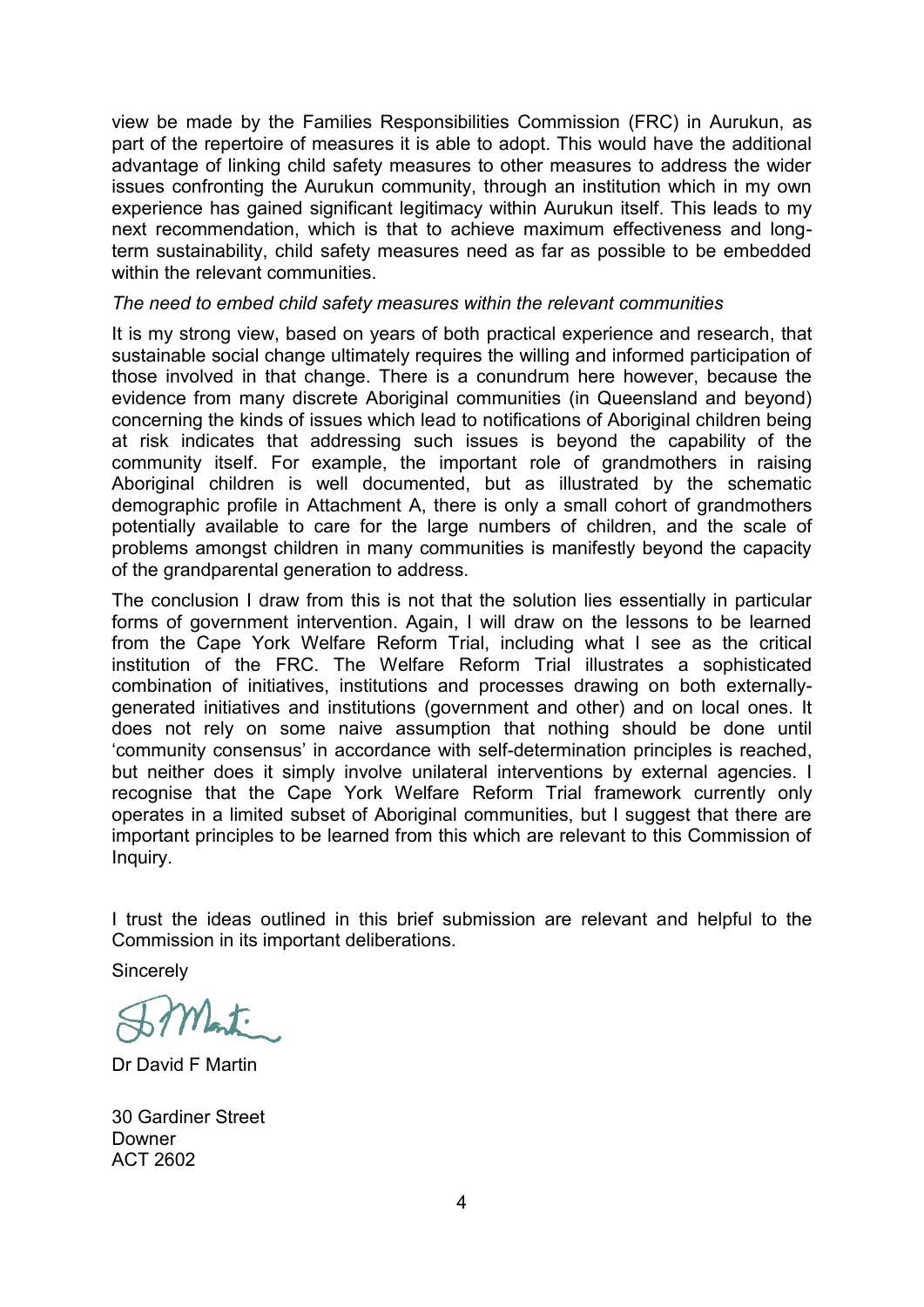# **Attachment A**

Materials drawn from my Expert Affidavit in R v KU, AAC, WY, PAG, KY, KZ, BBL, WZ & YC; ex parte A–G (Qld) [2008] QCA 154

- 1. I am a social anthropologist, working as an independent consultant through my own company, Anthropos Consulting Services. Until July 2006, I held a position as Visiting Fellow at the Centre for Aboriginal Economic Policy Research (CAEPR) at the Australian National University. I previously worked as a Research Fellow at CAEPR from 1995–2006, and before that time as a full-time consultant. From 1991–1993, I was a Manager in the then Queensland Department of Family Services and Aboriginal and Islander Affairs, primarily concerned with implementing the Queensland Aboriginal Land Act. However, during that period I also played a role in providing advice to Government in relation to issues arising at Aurukun, including instances of major community disorder and in relation to the development of a statutory scheme under the then *Local Government (Aboriginal Lands) Act* for controlling alcohol availability in that community.
- 2. I hold a Masters of Science in Social Anthropology with First Class Honours, granted from the London School of Economics in 1984, and a Doctorate in Anthropology from the Australian National University, granted in 1993. Originally, I trained and worked as a Chemical Engineer, graduating from the University of Queensland in 1971 with First Class Honours.
- 3. My Doctoral thesis concerned the Wik people of Aurukun. It focused on such matters as child rearing practices and the socialisation of children, the nature of gender relations, conflict and fighting, the use, abuse and impacts of alcohol, and the use and impacts of welfare payments. My field research coincided with the opening of an alcohol outlet in Aurukun, and my thesis provides detailed documentation of the impact of alcohol sales in such areas as community order, expenditure patterns, and family, gender, and intergenerational relations. I will outline relevant findings from my thesis later in this annexure.
- 4. In my research at CAEPR, I focused on such matters as welfare reform, alcohol issues including policy options directed at controlling the supply of alcohol, consumer issues for Aboriginal people in remote regions, Aboriginal demographics, and Aboriginal governance issues.
- 5. In 1988, while still a doctoral student, I provided evidence to the Royal Commission into Aboriginal Deaths in Custody in relation to the death of a young man in the Aurukun Police Station. My report and evidence on this matter concerned not just the family background of the deceased, but also a range of underlying issues including the establishment of identity by young Aboriginal men in contemporary Aurukun. My opinions expressed in that report and my evidence to the Royal Commission are referred to below.
- 6. As noted above, I have had a long-term research and policy interest in the effects of alcohol abuse on Aboriginal communities, and this was a major theme of my doctoral research in Aurukun. In 1998, I undertook a study into the political economy of alcohol in Cape York Aboriginal communities, including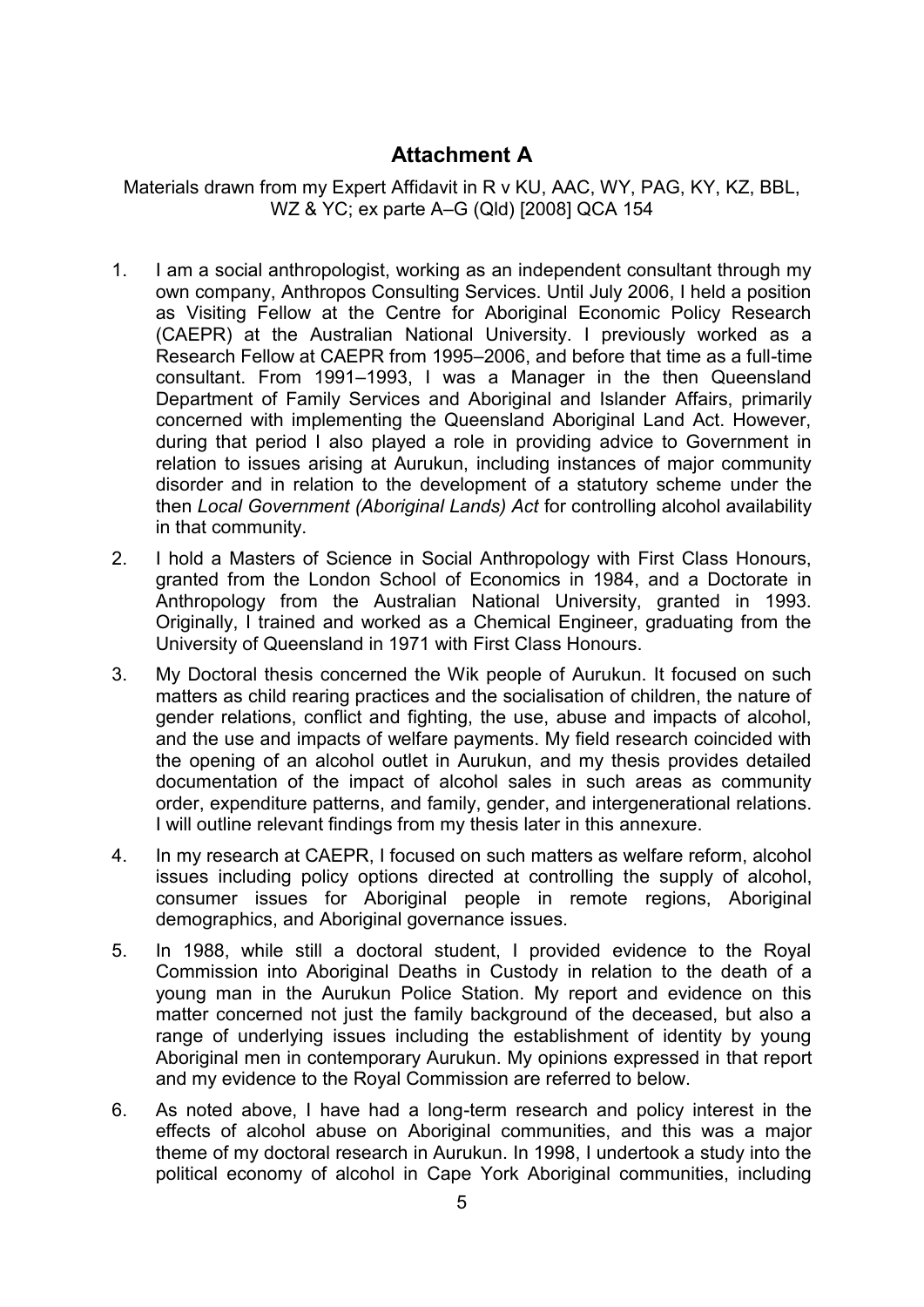Aurukun, which found that alcohol consumption levels in those communities were up to four times the national average. I published a CAEPR discussion paper on this subject that made a number of policy recommendations with regard to controlling the supply of alcohol in remote Aboriginal communities. I provided pro bono advice and written submissions on alcohol issues to the Fitzgerald Inquiry into justice and alcohol issues on Cape York's Aboriginal communities (whose findings were published in 2001 as the 'Cape York Justice Study'). Supply-side measures which I had recommended in my 1998 CAEPR publication, and in my submission to the Fitzgerald Commission, formed an important component of the Inquiry's own recommendations into this matter.

# **Experience in Aurukun**

- 7. Following a year's self-funded travel around remote Aboriginal Australia in 1975, I worked for the Aurukun community from early 1976 to August 1983 as a community worker, primarily focusing on support for those people living on outstations on Aurukun lands. The Aboriginal people of the region in which Aurukun lies are known as the Wik and the Wik Way peoples, and constitute the significant majority of the Aboriginal people normally now resident in Aurukun.
- 8. Early in my time there, I was adopted into a family in Aurukun, and in a relatively unstructured fashion over time learned much about Wik culture and society including becoming fluent in the local lingua franca, Wik Mungkan. I and my Wik partner had a son in July 1983. I left Australia in September 1983 when my son was an infant to undertake a Masters degree in anthropology in London, returning to Aurukun in late 1984.
- 9. I spent much of the period between 1985 and 1986 living in Aurukun and conducting research towards my doctorate in anthropology, having been awarded a scholarship from the Australian National University. Prior to and during this period, I lived in the Aboriginal sector of the Aurukun township. I raised not only my own son, but also four young stepchildren. As is common in this and other Aboriginal societies, I was also at varying times entrusted with the care of cousins of my children and other young relatives in my partner's extended family. Thus, during this period I was not only conducting anthropological research on such matters as child rearing and socialisation, but also conducting my own domestic life within that cultural and social milieu, operating mostly in Wik Mungkan. This provided me with a detailed 'insideroutsider' perspective on such matters.
- 10. During the period up to the end of 1987, social conditions in Aurukun became increasingly problematic, in no small part because of the growing levels of alcohol consumption following the opening of an alcohol outlet by the Aurukun Shire Council in late 1985, with support from the then Queensland Government.
- 11. I continue to maintain close relationships with Aurukun, my adoptive family and my former partner, her family and my stepchildren, and to my recollection would have visited there at least once a year up until the present. Most of those visits have been for professional reasons, including in my role as one of the anthropologists on the Wik native title claim and more recently in providing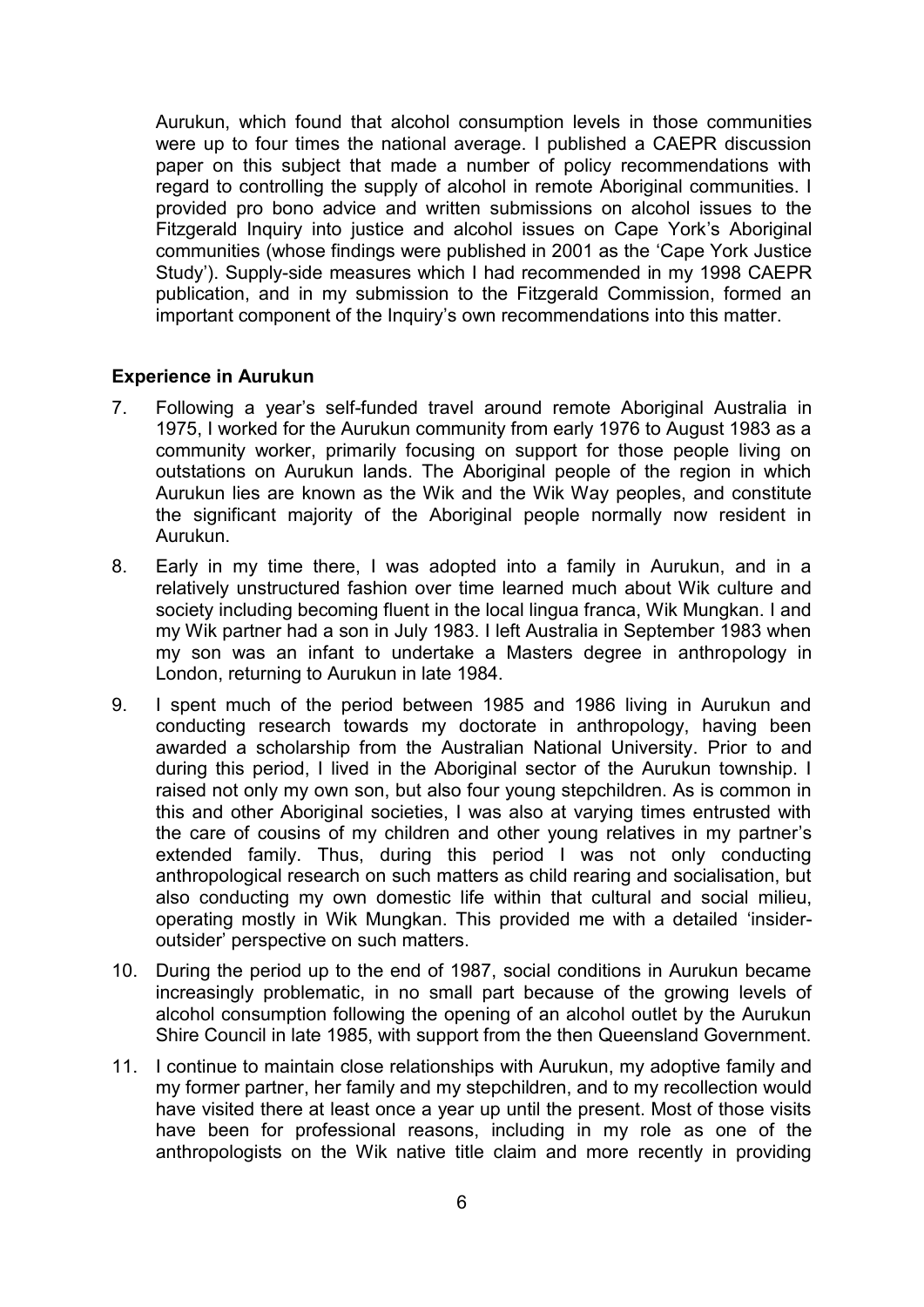advice in negotiations between the Aurukun community and bauxite mining companies.

- 12. My own observations and discussions with Aurukun people, including my family there, have made me well aware of the deteriorating situation in Aurukun and in particular of the serious problems being faced by successive generations of young people, and more generally concerning the difficult situation which they are facing in trying to address the multiple problems facing the community.
- 13. I therefore have extensive direct and personal experience of the issues surrounding the raising of Aboriginal children in Aurukun, as well as a particular expertise through my anthropological studies and research there. I also have nearly four decades of personal experience of living and working with the people of Aurukun against which I can assess the changes that have taken place there, and in particular the increasing problems in many aspects of social and family life in Aurukun.

# **Outline of changes in Aurukun over the past 3-4 decades**

- 14. I have seen very significant changes in Aurukun over the more than three decades with which I have had association with it. This period has coincided with the transition from a remote, poorly serviced and largely inaccessible church-administered mission to a small township managed under a form of mainstream local government with vastly increased access to the outside world and the wider society.
- 15. At its broadest level, I have seen Aurukun transform over this period from a vibrant Aboriginal community with a strong sense of its distinct cultural identity and traditions, to one where alcohol abuse and its consequences impact directly on every person whether drinker or not, where violence is commonplace, and where there has been a quite catastrophic breakdown in social and cultural life.
- 16. The changes in Aurukun have included a considerable overall population increase, although my observation is that there are now relatively fewer older Aboriginal people and a much higher proportion of children. There are also greatly increased numbers of non-Aboriginal people working as staff for the various agencies in Aurukun and as contractors. I will discuss the implications of the Aboriginal demography of Aurukun below.
- 17. A particularly significant change compared to the mid-1970s (when I first went there) is the ready availability of cash, primarily through welfare and Community Development Employment Projects (CDEP) payments. While objectively most of Aurukun's Aboriginal residents are severely disadvantaged in socioeconomic terms when compared to Australians as a whole, my research and observations indicate that a considerable proportion of the overall personal income flowing into Aurukun has been spent in the past two decades and more on alcohol consumption, gambling, and other such pursuits which are given high social value, but which my research demonstrates – not unexpectedly – have many negative social consequences.
- 18. Both the overall level of alcohol consumption and the number of those Aurukun Aboriginal people who drink heavily and regularly have increased markedly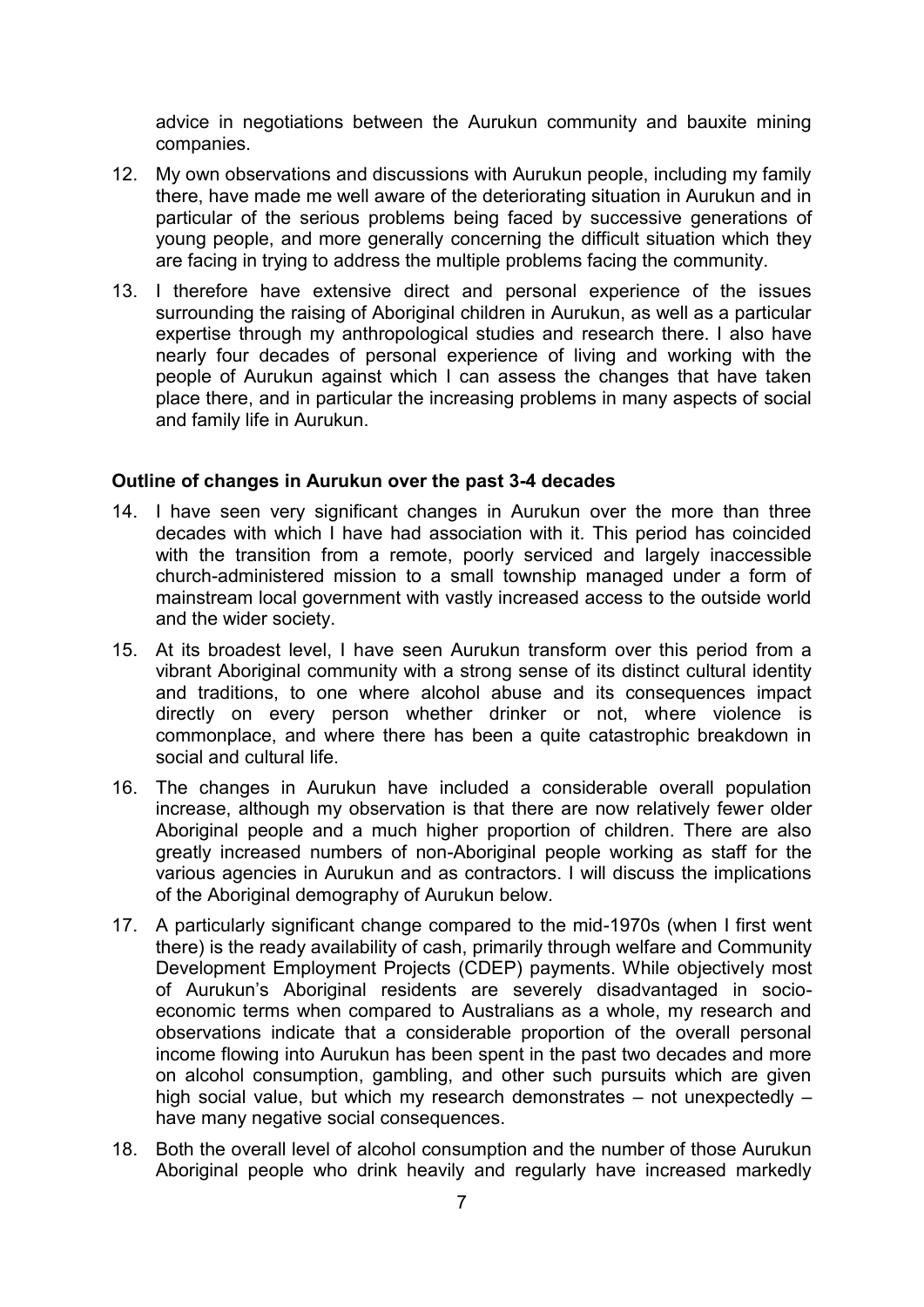since the opening of a Council beer canteen in late 1984. It is particularly noteworthy that this is the case also for women, given their central role in the nurturing of small children and in the maintenance of domestic arrangements; when I first lived in Aurukun in 1976, there was only a small handful of women who consumed alcohol at all.

- 19. The increasing levels of alcohol abuse, and the nexus between this, the availability of welfare payments, and the lack of opportunities to establish socially and economically productive activity have in my opinion led to profound, and damaging, changes to Aurukun society.
- 20. I am aware from many conversations with Aurukun people that there is the perception of a quite substantial illicit drug problem amongst young people in Aurukun, and that there has also intermittently been a petrol sniffing problem. However, these were not features during the time when I lived and worked in Aurukun or when I undertook my research there. I am not in a position to offer an expert opinion in relation to these phenomena.
- 21. Compared to the decade between 1975 and 1985, there are very few Aurukun Aboriginal people now who spend any length of time living out bush. During that earlier decade, it was common to have 300 or more people living for extended periods at outstations on or near their traditional lands or camping at key locations around the township, particularly in the dry season. Even many of those who remained in the township of Aurukun would spend weekends fishing in the rivers of the area, or gathering bush foods and materials for handcrafts and artefacts for both ceremony and sale.
- 22. One consequence of this was that for most Aboriginal people in Aurukun the diet of basic store-purchased foodstuffs such as flour and meat was supplemented relatively regularly by bush foods, with its consequent health and other benefits that I observed over my time living and working for those people then living on outstations.
- 23. Another consequence was that as children, teenagers and young adults, many people now aged in their 40s and 50s – the parents of today's teenagers – learned something of the cultural geography of their traditional lands, and of a range of bush craft and other skills for living on country from their then senior generations, most of whom are now deceased. My observation is that this is not the situation now. Aurukun people today are far more sedentarised within the township itself than was the case three and four decades ago. In particular, very few young people and children now spend much time out bush. Overwhelmingly, my doctoral research demonstrated, children's and young people's values and behaviours are formed within the exigencies and the realities of life in the Aurukun township itself, with all its social problems.
- 24. It is my view, developed over my years of living in and association with Aurukun and my research there, that many young Aurukun people see neither the cultural and religious knowledge of preceding generations, nor most of the knowledge and skills offered by the school and more generally the wider society, as being of much relevance to their lives. There has been a quite fundamental breakdown in relations between the generations, and young people's values are increasingly established within their peer groups. They are growing up in a social environment in which heavy consumption of alcohol and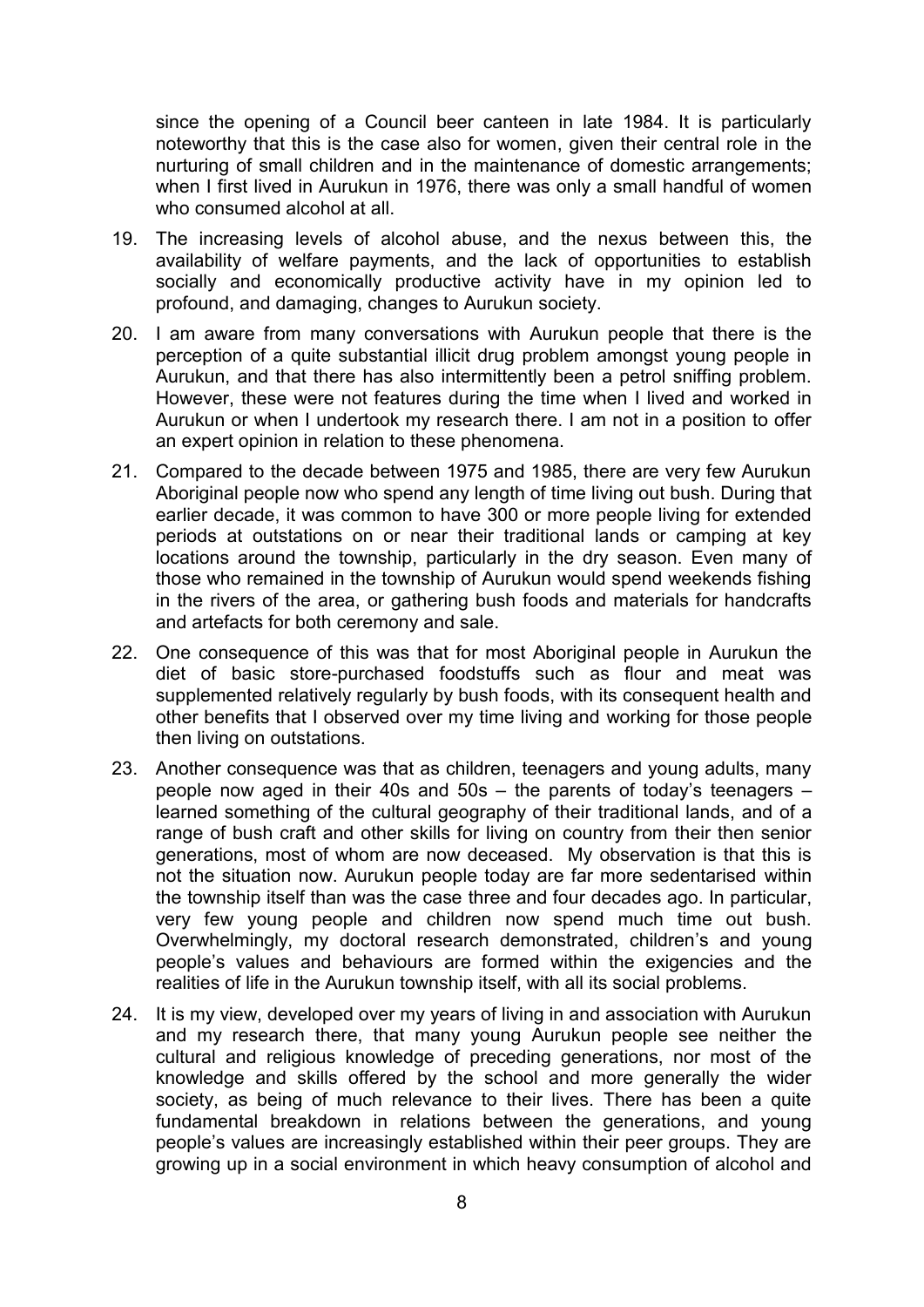substance misuse, violence and abuse, and other manifestations of a deep social malaise which for them have become normalised behaviours. These matters will be discussed further below, with particular emphasis on the implications for young men.

- 25. However, in my opinion it is important to note that infrastructure, basic services, and access to the wider region have improved since 1975. There is now water, power, and sewerage available for all residences, mobile and fixed line telephones are widely used, internet access is available, there is road access to the Cape York Development Highway for most of the year, and Aurukun is connected to Cairns by a regular air service. While much of the contemporary housing stock is not in particularly good repair and overcrowding continues to be a major issue, it is mostly of a considerably better standard than was the case in 1975 when the majority of Aboriginal residents lived in small two room dwellings without power, cooking facilities, bathrooms, and other such facilities.
- 26. The Aurukun School is now part of an integrated campus linking it with schools at Weipa and Mapoon and has considerably improved facilities than was the case in 1975. The Aurukun hospital operates from far better premises and is much better equipped than was the church-run clinic of 30 years ago. A recently built general store offers a somewhat greater variety of food and other items than has hitherto been the case, although prices are very high.
- 27. Yet, while infrastructure and services in general have improved over past decades, they are still of a significantly lower standard than rural townships of a comparable size I have seen elsewhere. Furthermore, it is my considered opinion based on both my long experience and my expertise, that the failure of successive governments to adequately invest in social infrastructure, and human capital development, while facilitating the increasing availability of alcohol, are major factors underlying the social problems apparent in Aurukun.
- 28. By social infrastructure, I am meaning such areas as governance support and training including with the Aurukun Shire Council and the Community Justice Group, sporting and recreation facilities and workers, community and youth workers, alcohol rehabilitation and counselling services, and mental health services. By human capital development, I am referring to such areas as ensuring that Aurukun children receive at least a good basic education and that there are effective youth and adult education and training services.
- 29. I am aware of recent moves in Aurukun to begin to address some of these social infrastructure and human capital deficits, such as attempts to revitalize and refocus the work of the Aurukun Primary School, and the provision of additional human and capital resources arising from the signing of an agreement for the feasibility stage for a possible development of bauxite mining on Aurukun land. However, it is my opinion, based both on my observations of Aurukun over 30 years and my research, that governments' failure to invest in and support these areas in the critical decades following 1978, while simultaneously failing to work with Aurukun people to address the social problems which were emerging and which to my certain knowledge were well known to successive governments, have been major contributors to the current levels of those problems, including those pertaining to young people.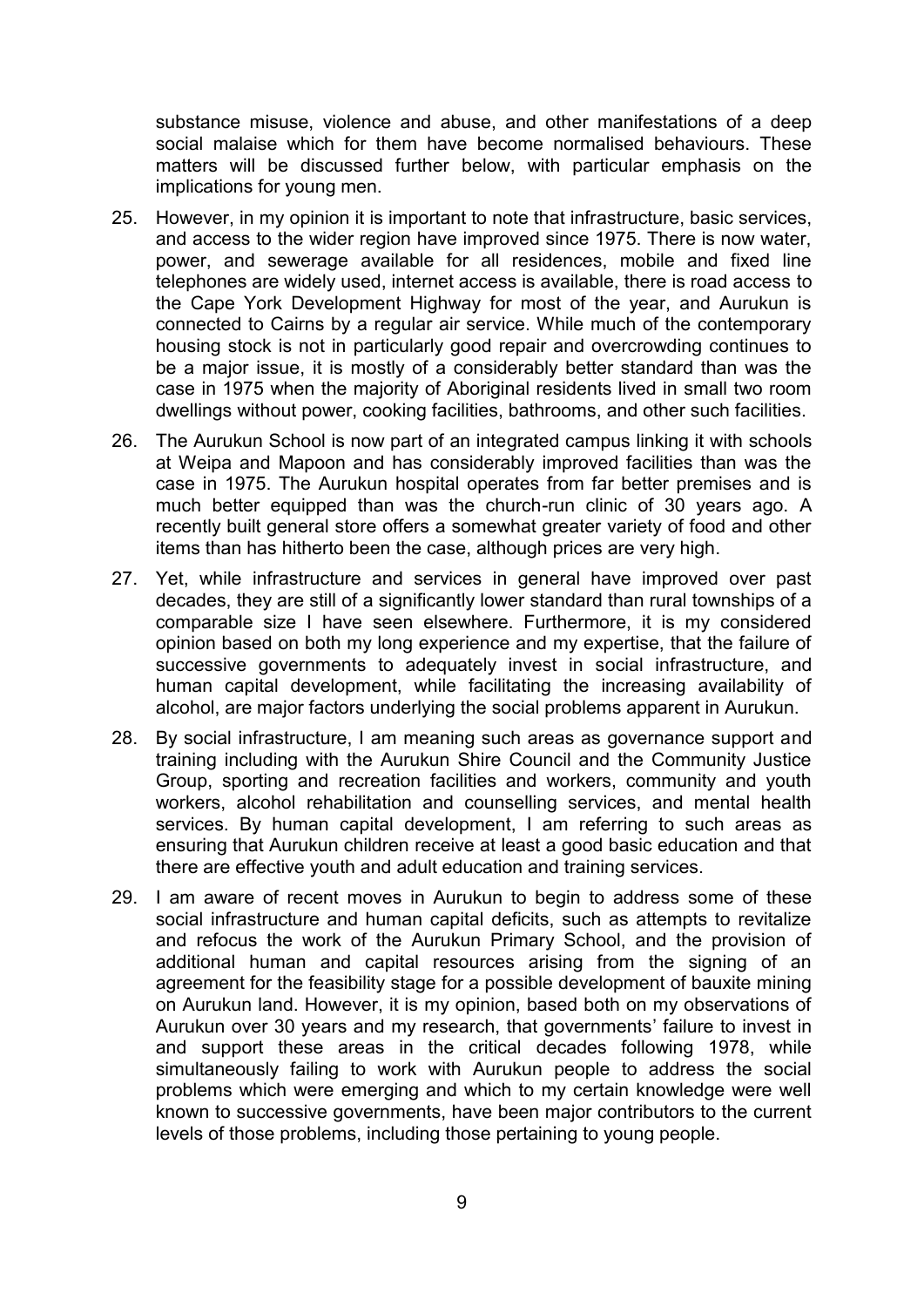30. In the following sections, I will elaborate on what, in my opinion, are key matters that underlie social problems amongst young people in contemporary Aurukun, particularly young men.

# **The breakdown in social order in Aurukun**

- 31. As referred to previously, in 1989 I provided evidence in the form of a Background Paper on underlying issues and oral evidence to the Royal Commission into Aboriginal Deaths in Custody regarding the death of a young man who died in the Aurukun police cells.
- 32. In that Paper, I analysed incidents recorded in the Aurukun Police Station charge sheets for a sample year, 1987. I also analysed these data in my doctoral thesis (pages 178-183). I classified the various incidents into five categories; alcohol related, property, assaults, firearm, and other. This last category included sexual offences (such as rape and sexual offences against minors), resisting arrest, and sundry other offences.
- 33. In my Report to the Royal Commission, and in my doctoral thesis, I gave little attention to the category of 'other' offences. This was because the various incidents which I aggregated into this category comprised only a very minor proportion of all those recorded. They further only pertained to young men between the ages of 15 and 24, and young women between the ages of 20 to 24. I think it reasonable to infer from this 12 month sample data that incidents involving sexual offences against minors were not common during this period, although not unknown. This is consistent with my own experience of Aurukun at that period.
- 34. My analysis of the charge sheets showed that close to 45% of males between 15 and 19, and virtually all males between 20 and 29, were arrested at least once during the sample year. A further noteworthy point is that overall, arrests of women for all categories of offences including drunkenness was less than a fifth that of men. Drunkenness however was overwhelmingly the most common reason for being arrested for both men and women, with the only exception being for young men between 15 and 19 years old, for whom property offences were equally common. Young men aged between 15 and 24, comprising some 16% of the population at that stage, were responsible for virtually a third of all incidents recorded. Young men from this cohort were by far the most frequently arrested for drunkenness, property damage, and assaults, and for all the incidents I have categorised as 'other', including sexual offences.
- 35. It is this cohort of young men aged between 15 and 24 in 1987 who would comprise a significant proportion of the fathers, and some of the grandfathers, of today's young men between 15 and 19 years.
- 36. I have not undertaken research to update the data on which I based my findings in my Background Paper to the Royal Commission and my doctoral thesis. It is my view however, based on my regular visits to Aurukun and my conversations with Aurukun staff and Aboriginal people, both adults and children, over the years that the situation has if anything deteriorated, particularly as regards the numbers of children coming before the Courts. I have examined information in the recently released *Annual Report for the*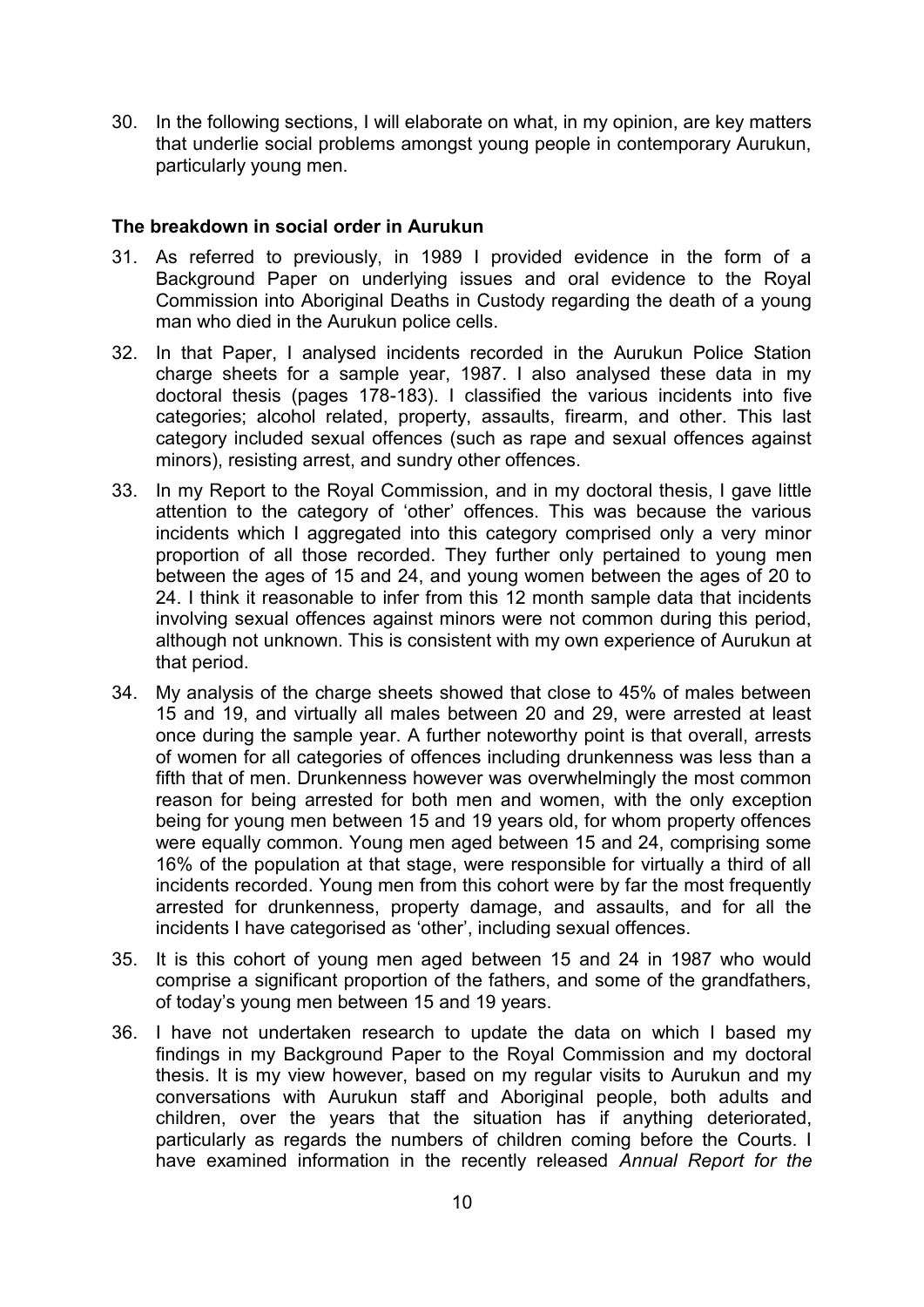*Magistrates Courts of Queensland* for the 2006-2007 financial year, to see if these views could be substantiated to any degree by that Report.

- 37. For each community or centre on which data are presented, the percentage of the state total for that category of data is also presented. This allows for the relative rate of the given category to be calculated. From online data from the 2006 census of the Australian Bureau of Statistics, I calculated Aurukun's Aboriginal population in 2006 as comprising 0.024% of the total Queensland population. Thus, for example, if the incidence of a particular category of matter coming before the Magistrates Court was 0.24% of the state total, this would be 10 times the state average.
- 38. Appendix 10 on page 166 of the Report presents a statistical summary of criminal matters dealt with by the Court for both Indigenous and non-Indigenous communities throughout Queensland, including Aurukun.
- 39. This indicates that for 2006-7, there were a total of 605 defendants in Aurukun facing 1,313 charges. As noted below, almost 21% of the defendants were children, the fourth highest proportion in the State. It should be noted that this does not mean that there were 605 unique individual defendants, as individuals who have charges lodged against them in the Magistrates Court on multiple occasions are counted as an additional defendant each time. The 1,313 charges comprise 0.37% of the state total, which means that more than 15 times as many criminal charges per head of population were laid in the Magistrates Court in Aurukun than in the State of Queensland as a whole.
- 40. Appendix 12 presents data on domestic and family violence applications and orders for the year 2006-7. A total of 71 applications were made for such orders, and a total of 67 orders were made, being 0.29% of such orders made in Queensland. This means that more than 12 times as many domestic and family violence orders were issued per head of the Aboriginal population in Aurukun than in the State of Queensland as a whole.
- 41. On page 71 of the Report, it is noted that in the previous year's report, Aurukun was one of four centres identified as being of particular concern because of the high level of juvenile offending. Although it is stated that this had improved for the 2006-7 year, Table 5 still identifies it as having the fourth highest proportion of child defendants, at 21%. Table 6 on page 75 presents the numbers of child protection events recorded for Cape York Indigenous communities in 2005-6, and 2006-7. In 2005-6, a total of 57 child protection events were recorded for Aurukun, almost 50% of the total for the whole of Cape York that year, although figures from my own research would indicate that Aurukun comprises less than 17% of the total Indigenous population of Cape York. The Report notes that the situation had had improved significantly in 2006-7, falling to 12 events recorded for Aurukun.
- 42. It is my considered opinion that this data provides indicative support for the view I had reached on the basis of my visits to Aurukun over the years, that the situation if anything has deteriorated for young people in that community over the past two decades since I conducted my own research there on such matters.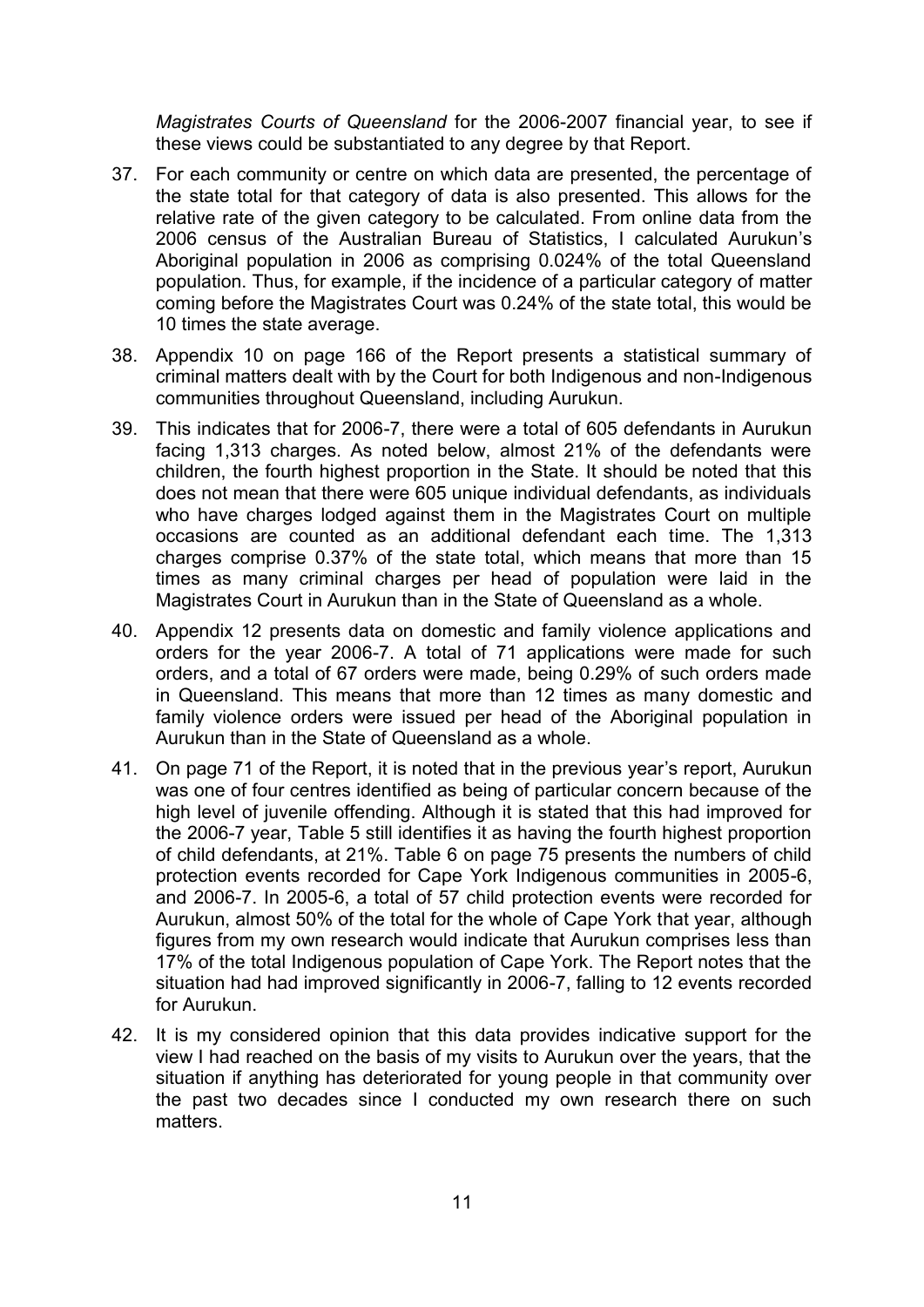#### **The impacts of high levels of alcohol consumption**

[Note: since preparing the original Expert Affidavit from which this Attachment is drawn, the Alcohol Management Plan was strengthened and there is now a zero carriage limit. Aurukun is in theory (but certainly not in practice) a dry community with no home brew allowed either. Councils were also divested of their liquor licenses at that time and prevented from being licensees in the future (although there can still be liquor outlets on communities that are not dry)]

- 43. Over the nearly four decades I have been involved with Aurukun, many of the most significant and detrimental changes I have observed have been associated with increasing levels of alcohol availability and consumption. This was a major focus of my doctoral thesis, and an area of my research at the Australian National University.
- 44. In my Background Paper to the Royal Commission (pages 18-20), I presented data from my doctoral research on the proportions of each segment (by age and gender) of the Aurukun Aboriginal population who in 1988 were nondrinkers, occasional drinkers, and regular drinkers. My data showed that with increasing age, there was a decreasing proportion of men who drank only occasionally to the point where virtually all adults under the age of 60 were regular (and heavy) drinkers. There were overall fewer women at this time who drank, and further proportionately more women drinkers did so only occasionally. The involvement of men in regular, heavy drinking had many deleterious impacts, one of which was their withdrawal from culturally recognised roles in relation to young boys and men. I shall discuss this matter further later in this Affidavit.
- 45. One area of my research at the Australian National University concerned policy options for addressing the extremely high levels of consumption in the Cape York Aboriginal communities. While the identity of the communities concerned was not disclosed in my published findings, one of them was Aurukun.
- 46. Data for Aurukun came from my doctoral research, and showed that in 1985- 86, the alcohol consumption level of Aurukun's Aboriginal residents was around 20 litres of pure alcohol per year for the population aged 15 and over, including both alcohol purchased from the Council's beer canteen and illicit alcohol or 'sly grog'. At this time, there were still many residents, especially women and those under 20, who did not consume alcohol or did so only occasionally, so the actual consumption figures for drinkers would have been considerably higher. At this time, the safe, responsible level of alcohol consumption recommended by the National Health and Medical Research Council was less than 14.6 litres of pure alcohol per year for males, and 7.3 for females.
- 47. My doctoral research and observations in Aurukun demonstrated that heavy drinking has had a major and extremely detrimental impact on Aboriginal social and familial life there. Alcohol consumption, and dealing with its consequences, have increasingly become core activities around which much of economic, social and political life revolves. It also has significant financial implications. My doctoral research, referred to in my Background Paper for the Royal Commission, showed that over a 12-month sample period almost 25% of net total cash income for Aurukun residents, overwhelmingly from welfare payments, was devoted to expenditure on alcohol, both legal and illicit. My doctoral research also documented decreasing expenditures on food once the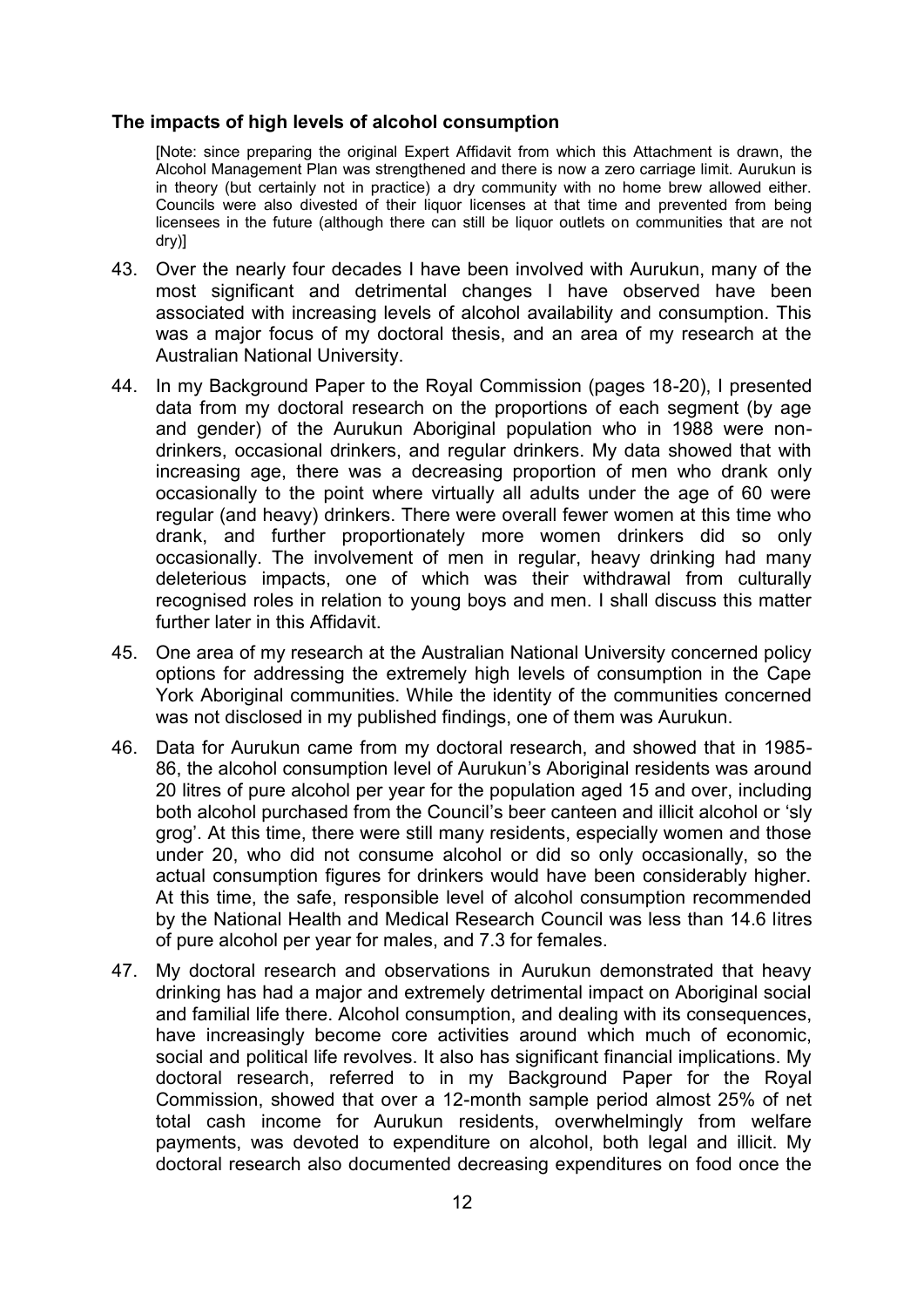Council alcohol outlet opened, and an increasing propensity for caregivers to provide cash to children to buy takeaway food rather than to prepare food for them as had been the practice previously.

- 48. My research showed that dealing with the consequences of alcohol consumption, even for those who were themselves non-drinkers, demanded a considerable investment in time and emotional and physical energy. Protecting drinking kin from harming themselves, trying to remove them from fights or supporting them when they did get involved, supplying food to drunken kin when they demanded it, caring for the children of those who were drinking, and more basically coping with chronic disorder, conflict and fighting with few avenues of escape, placed considerable stress on the Aboriginal people in Aurukun, including on family life and the care of children.
- 49. I have not conducted detailed research on drinking patterns in Aurukun since my doctoral research, the data for which had been collected by 1988. However my frequent visits back there indicate that significant direct and indirect alcoholrelated problems have continued over the subsequent two decades, despite the introduction of an Alcohol Management Plan (AMP), effective from December 31<sup>st</sup>, 2002. For example, my observation is that many more women, including young mothers, now drink heavily and regularly than was the case two decades ago.

#### **The establishment of a masculine identity by young Aurukun men**

- 50. In this section, I refer to relevant findings from my doctoral research, and to evidence I presented to the Royal Commission's Aurukun hearings, regarding the processes by which young men established a masculine identity in the late 1980s.
- 51. At pages 171-172 of my doctoral thesis, I state:

[As data from my own household surveys showed], significant numbers of children lived in households with their maternal grandmothers. As parents became younger, and as men withdrew from economic support and other responsibilities for the rearing of their children, grandmothers played ever more crucial roles in maintaining household viability and in the nurturance of their grandchildren.

Wik youths therefore no longer became men through a socially validated process where power was represented as being mediated through mature men, where social identity was established progressively through childhood by means of the processes of care and nurturance, and where the establishment of an independent domestic unit had a fundamental place in the development of autonomy and status. Rather, they grew to maturity in a world where most older men essentially played little direct part in rearing them, and where there was no formal, socially legitimated means by which they were removed from the indulged world of women.

In such circumstances, they created their own worlds of meaning and significant practices, such as fighting, drinking, and damage to staff or 'community' property. Bands of young boys and adolescent youths repeatedly broke into the school, the store, Council chambers, maintenance workshops, and staff houses. Over the Christmas period in 1986 for example, the Aurukun Community Incorporated store was broken into on 28 occasions, and its offices on six. The houses of White staff were frequent targets. Not only were food and alcohol often taken, but the houses were regularly ransacked, and on at least one occasion smeared with excrement. The store,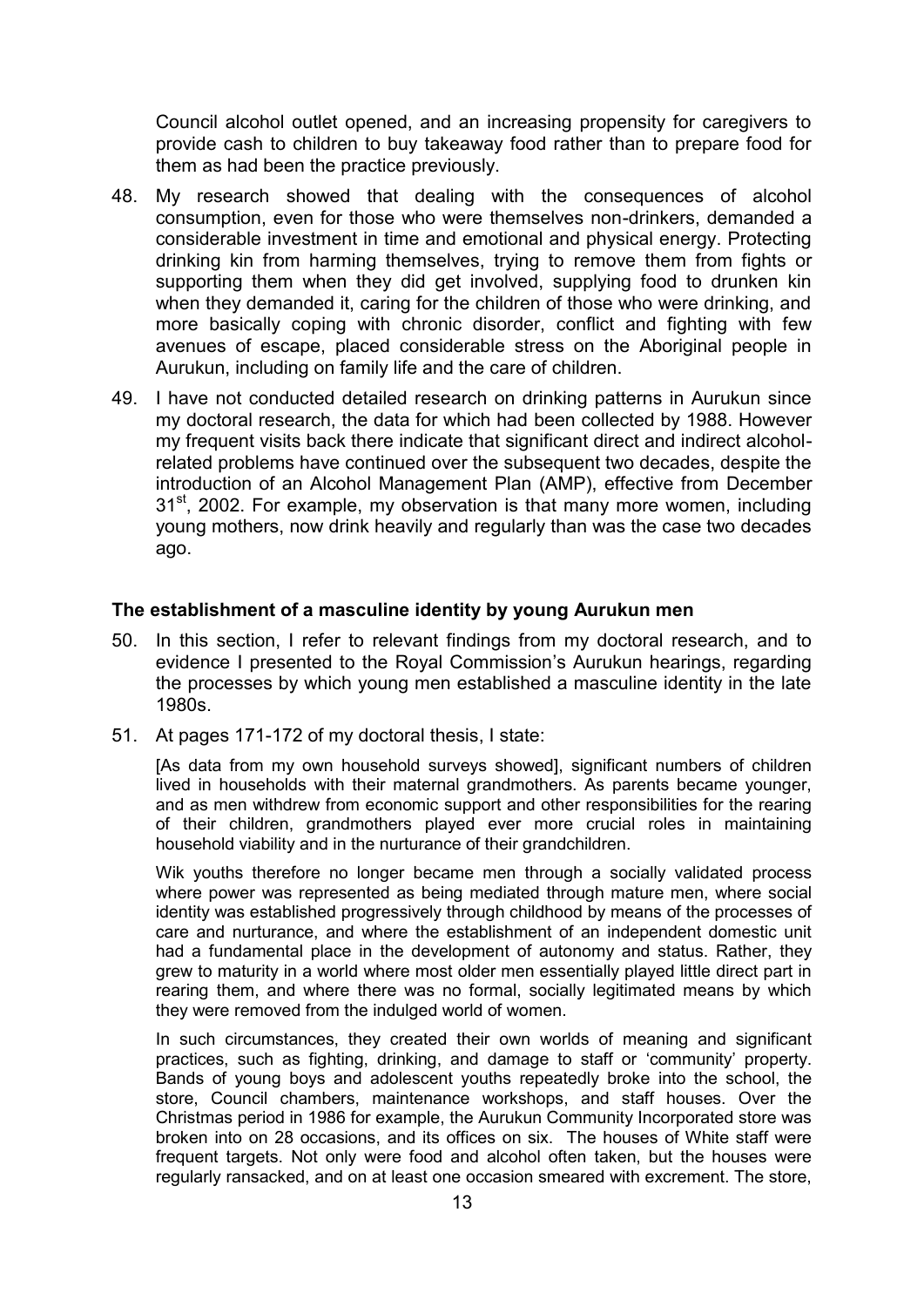workshops, and virtually every staff house was surrounded with high fences, and many had guard dogs. On numerous occasions, young men stole motor bikes, cars or even large Shire Council trucks and went on wild high-speed drives through the village streets, with little apparent regard for potential damage to themselves or to others. It became an almost regular occurrence that in the course of disputes, young men carrying loaded firearms would run through the village firing them into the air, scattering everyone and causing a preternatural quiet to descend in place of the normal clamour.

Many Wik adults were upset by these events; one older woman for instance said to me, "They think it's fun, but easy they have accident." While women however worried, sometimes wept, and anxiously watched the vehicles tearing through the township, hordes of children would pour on to the streets, cheering and whistling as the drivers gunned the engines, screeched around corners and blew the horns. Many of the older men disparaged such practices and the chronic drunken brawling of the young ones. "Ah! They fuck-all, they just like bloody women!" remarked one old man to me, watching teenage drunks fist-fighting outside his home. Yet, as I have argued, conflict was inherent in Wik social life at all levels, and was involved in the practices of the older as much as of the younger generations. What was objected to, and disparaged, by the mature men was more the seemingly haphazard, uncontrolled and mostly drunken nature of the strife, rather than fighting itself."

52. I argued further, on page 173, that young Wik men attributed their own meanings to such activities. I stated:

In particular, the almost inevitable result of involvement in [particular behaviours] was court and, for repeated offences, dispatch to a correctional institution, and this was itself a reason frequently advanced by young men for undertaking the actions. For instance, one particular youth, threatened by a magistrate that one more offence would lead to his being sent out to an institution, ensured that he would be by breaking into the store that very night. Despite the excitement and stimulation of the fighting, the drinking, defeating the electronic alarm system in the store yet again and so on, many young Wik men were hugely disenchanted with life in Aurukun, and being sent out to gaol or some other correctional facility got them away from it for a while at least.

53. At page 210 of my doctoral thesis, in a section on the religiously and rituallybased power traditionally seen as underpinning masculine identity in Aurukun, I further stated:

The last initiations however took place in the late 1960s, not long after [the missionary] MacKenzie had left Aurukun. It was no accident that this period presaged an interrelated complex of major changes for Wik in Aurukun. One consequence of the removal of the dormitory system at this time and the system of control over sexuality which it entailed, was an expanding demographic base which by the 1980s had profound implications for the control of younger generations by the older ones. With the introduction of cash, and latterly of even more consequence alcohol, new and powerful symbolic forms were available through which younger Wik men in particular could seek to establish autonomy, unmediated by senior generations. The original transcendent realm was becoming increasingly irrelevant, and no longer informed and explained the objective realities of contemporary mundane life for young Wik men in any substantive sense. They thus grew to maturity in a world where older men played little direct part in rearing them, and where masculine power was no longer underpinned by a ritual domain which mature men controlled. In this world, Wik youths created their own worlds of meaning essentially independently of older Wik, centred on such practices as the destruction of 'community' and staff property, fighting, and drinking; worlds where personal style and public presence increasingly defined the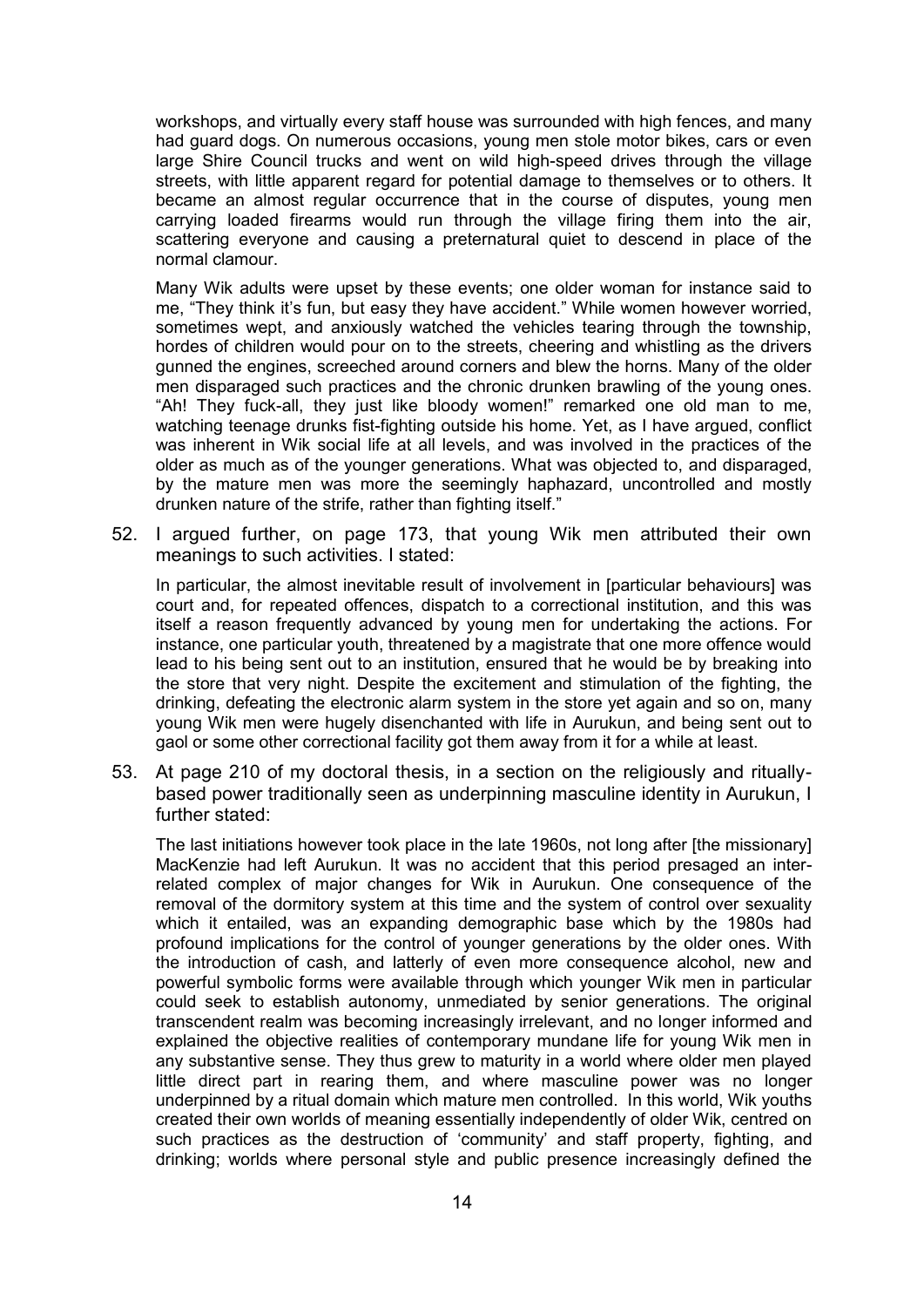self. Personal power and potency were no longer referred to a transcendent ritual realm, but were matters of image and presentation.

54. I had earlier presented a statement and oral evidence bearing on these themes in the Aurukun hearings of the Royal Commission, which are referred to in the *Report of the Inquiry into the death of the young man who died at Aurukun no 11 April 1987*. In my statement, I said:

…. young men growing to maturity in contemporary Aurukun confront a crisis of personal and social identity at adolescence. There are many and complex reasons for this … in this crucial period of adolescence, young men are attempting to establish an adult masculine identity vis-a-vis others around them, and a sense of self in what is at many levels a very fluid and chaotic world. The route to a socially and personally valued male adulthood in the pre-contact society lay primarily through the series of initiations, which were essentially under the control of older men. Through this difficult but socially sanctioned process, young boys were made into men. Through these initiations, young men were given access to ritual knowledge and the power believed to flow from it, could legitimately have wives and rear children and so on. Initiations were still performed in relatively recent Mission times, although to my knowledge none have been carried out for 15-20 years. In Mission times however, other socially legitimate and valued routes to male adulthood were introduced, particularly through employment in the North Queensland and Aurukun's own cattle industries, and in the trochus shell and pearling industries in the Torres Straits.

… The contemporary initiation rituals have for many young men become the consumption of large quantities of alcohol, car theft and other property offences, and being sent to institutions such as Stuart Creek prison and Westbrook. These 'initiation rituals' however while they may lead to peer group esteem, are not socially legitimated in either Aurukun society or the wider one. There thus arises the problem of subsequent integration for individuals into Aurukun society.

55. In my oral evidence to the Commission's Aurukun hearings, I returned to the question of young men actively seeking custodial sentences. I said:

[W]hen they come back [from Stuart Creek Prison] they are bigger, sleeker. People talk all the time about how people go out skinny and come back big from the Stuart Creek food. … They come back having gone through what I term one of the new sorts of initiation ritual, the modern initiation ritual. They go out as boys and they come back in a very real sense as men. … [E]very conversation I have had with young people about gaol has been in terms of the good food, the television, yes, the hard work but it makes you strong and healthy and the fact that it holds no fears for them, so I've heard, and many occasions in fighting, the young men say: "I'm not frightened to go back to Stuart" or in a couple of cases: "Stuart's my home." So in terms of – if there's a kind of attempt to dissuade young men from performing antisocial acts through prison, it most certainly is not having that effect, quite the contrary, one might argue.

- 56. I have noted previously that these young men in the late 1980s constitute the cohort from which the fathers of today's teenagers and young adults are drawn. It is my opinion that the processes I recorded and analysed 20 years ago by which that generation of young men established their identities, and to which I have referred above, have been reproduced even more problematically in succeeding generations of young men.
- 57. Cumulatively, the opinions I have presented above indicate a major breakdown in the transmission of knowledge and values between the generations in Aurukun society, particularly that pertaining to their own traditions. I have also noted that for many young Aurukun people, knowledge and skills offered by the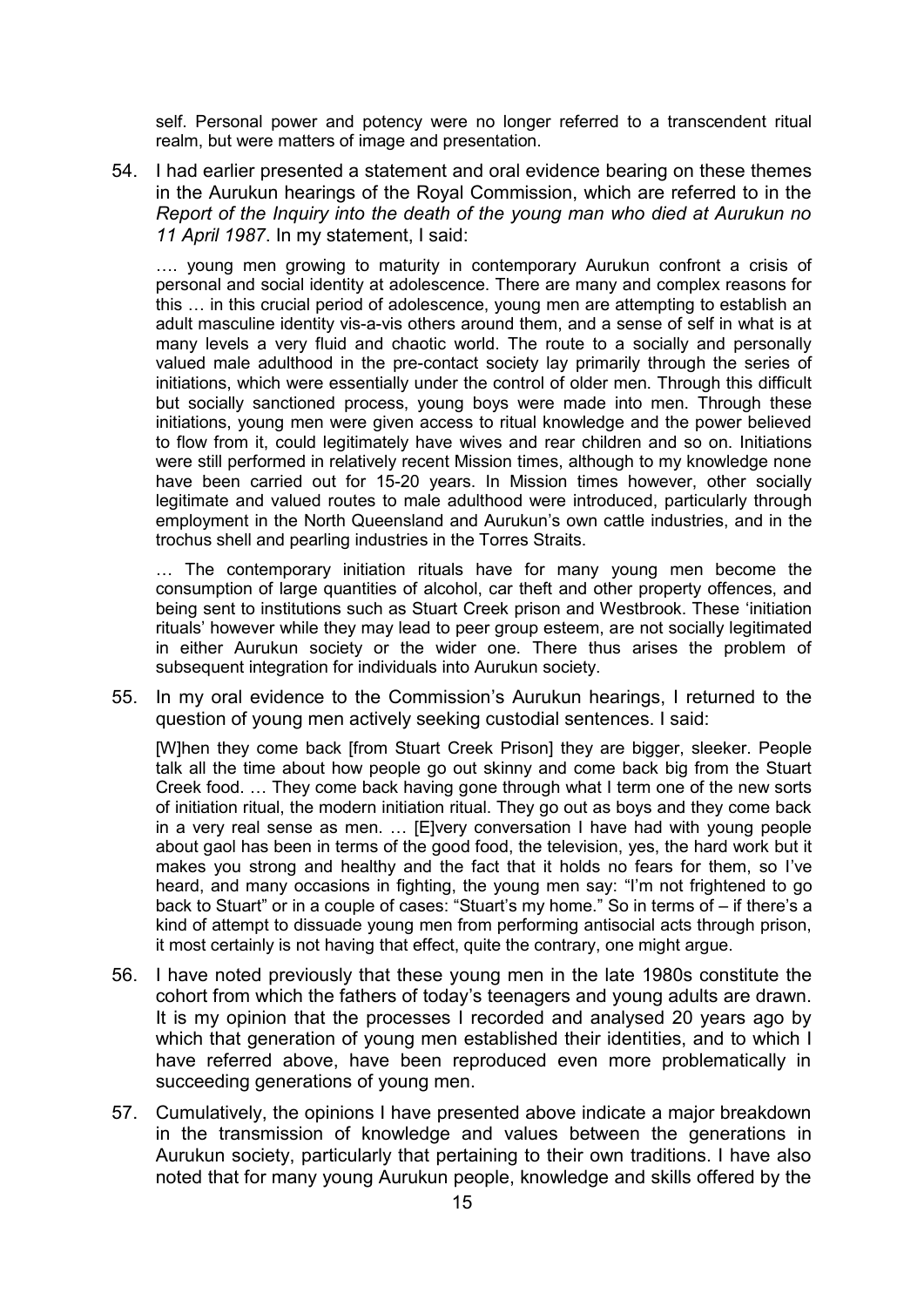school and more generally the wider society are not seen as being of particular relevance to their lives. I have further outlined my opinion that for some decades now, young Aurukun men have established a masculine identity through practices which while problematic are given value and have become normative within their peer groups. In my opinion, these social phenomena can be usefully interpreted against the demographic characteristics of the Aurukun population.



58. I have referred previously to the demographics of Aurukun, which has a very youthful population compared to that of Australia as a whole, with a high birthrate, and because of very poor health and a life expectancy at least 17 years less than that of Australia as a whole, has proportionately far fewer older people. A schematic representation of the demography of the Aurukun Aboriginal population, based on that in my Background Paper to the Royal Commission, is shown above. The phenomena outlined previously can be characterised as having involved the transformation of a situation in which values and norms of a group or society are transmitted from senior to junior generations, to one in which there is a sundering of intergenerational relations and the mechanisms for transmission of those values and norms through the generations. That is, socialisation and enculturation proceed within peer groups across the generations, horizontally in the diagram above, rather than vertically down them.

#### **Summary: aberrant behaviour becoming the norm**

59. I have outlined above certain historical, cultural and social factors which in my opinion are relevant to understanding the situation of young Aboriginal men in